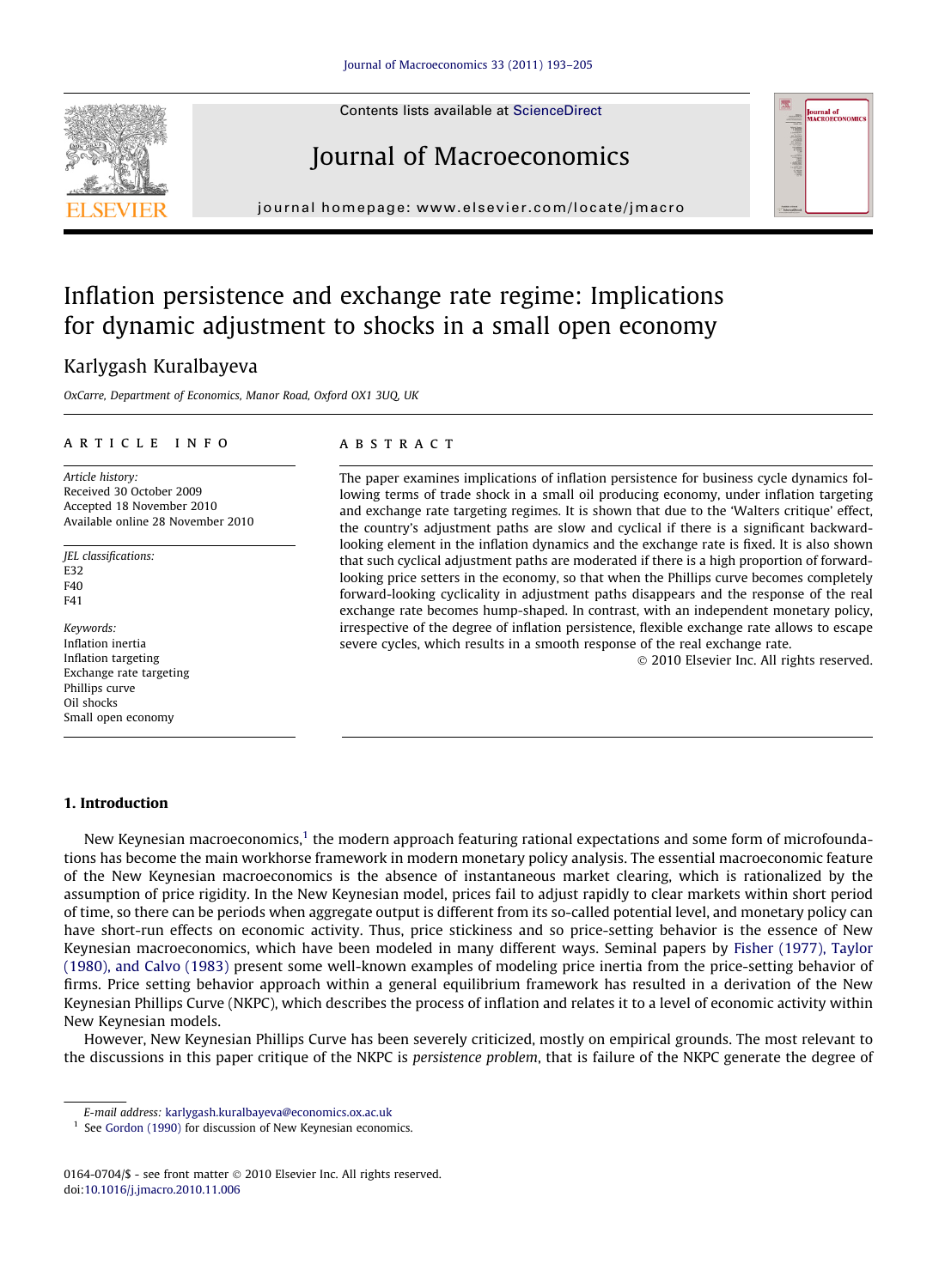inflation persistence observed in the data.<sup>2</sup> The origin of this problem is forward-looking nature of the NKPC where inflation today depends on the sequence of expected future output gaps. This implies that there is no structural relationship between current and lagged inflation, and all persistence in inflation comes from the persistence in the output-gap term.

These observations about the NKPC have motivated many researches to develop theoretical models which introduce inflation persistence. In the micro-founded way the literature suggests two main mechanisms. First is an introduction of a rule-of-thumb price-setting behavior by some firms (Gali [and Gertler, 1999; Steinsson, 2003\)](#page--1-0). The second mechanism is a backward-looking price indexation [\(Christiano et al., 2001; Smets and Wouters, 2002](#page--1-0)).

As a result, there is a large number of papers that incorporate inflation persistence into stochastic general equilibrium models to study different issues (e.g., [Christiano et al., 2001; Leitemo, 2002; Benigno and Thoenissen, 2003; Smets and Wouters, 2002\)](#page--1-0). Within this literature, closest to the spirit of this paper, are papers by [Leitemo \(2002\) and Leitemo and Røisland \(2002\),](#page--1-0) which have studied the implications of inflation persistence for a design of optimal monetary policy rules for open economies. Results of both of these papers suggest that exchange rate targeting regime leads to the highest social loss of all regimes considered in the papers. The main reason behind this result is that targeting the nominal exchange rate gives rise to the 'Walters Critique' effect, mechanism coming from the real interest rate under a fixed exchange rate regime, named after Sir Alan Walters, who drew attention to the potentially destabilizing real interest rate response at the time when the UK entered the ERM in 1990.

It is important to note that the main limitation of the methodology employed in [Leitemo \(2002\) and Leitemo and Røisland](#page--1-0) [\(2002\)](#page--1-0) remains to be reduced-form structure of their macromodels used for policy evaluation. As a result, the non-microfounded structure of their models make them subject to the Lucas critique. The reduced form macromodels also lacks an important feature of the microfounded models those coefficients are directly related to the deep structural parameters of the model.

In contrast, this paper employees a micro-founded optimization framework and introduces inflation persistence via ruleof-thumb price-setting behavior. The model is then used to study how inflation persistence shapes the dynamics of adjustment to the terms of trade shock in a oil producing country, under two alternative monetary policy regimes: inflation targeting and exchange rate targeting regimes. The aim of the paper is threefold. First, I analyze in details the dynamic adjustment to the terms of trade shock in oil-rich economy. Specifically, I draw attention to the possibility of the 'Walters critique' effect under exchange rate targeting regime in resource-rich economies subject to terms of trade shock. Second, I show that the extent of 'cyclicality' depends on the number of forward-looking price setters in the economy. The more forward-looking price setters in the economy, the less pronounced the Walters critique effect. Third, the microfounded structure of the model of the paper allows to derive the degree of inflation persistence as an explicit function of the structural parameters of the model and to analyze sensitivity of the results to the choice of those parameters. In particular, the paper studies how the emergence of oscillatory behavior in series is affected by the value of the Calvo parameter and it also provides simulated estimate of the threshold value of degree of inflation inertia which generates the Walters effect. This will suggest an important guidelines for a design of monetary policy in resource-rich economies, given the uncertainty of inflation persistence and price stickiness in those countries.

It is also necessary to note that this study does not attempt to evaluate whether one exchange rate regime would be potentially beneficial than the other, when the economy exhibits significant degree of inflation inertia. Neither does this study examine the question of optimal monetary policy (optimal interest rate rule) and no attempt is made to derive 'optimal' feedback parameters in the interest rate rules, conditional on the degree of inflation persistence in the Phillips curve.

The reminder of the paper is structured as follows. Section 2 describes the model and defines a competitive equilibrium for the economy. Section 3 discusses calibration of the model. The simulation results are presented in Section 4. Section 5 concludes.

#### 2. Model of a small open economy

I consider a two-sector dynamic stochastic general equilibrium model of oil producing economy. The domestic economy is open and small and comprises three sectors: traded, non-traded goods, and the oil sector. It is assumed that oil production requires no domestic factor inputs, and all of its production is exported. The exogenous price of oil is subject to stochastic shocks. The model assumes flexible price traded goods, which are traded in competitive markets, and a continuum of monopolistically produced non-traded goods. I assume Calvo-type price stickiness in the non-traded sector. I also allow for some additional inflation inertia, using a rule-of-thumb price setting mechanism outlined in [Steinsson \(2003\).](#page--1-0) Monetary authority is assumed to implement one of two alternative monetary policy regimes: inflation targeting and exchange rate targeting regimes. In both cases the monetary authority uses the nominal interest rate as a policy instrument and monetary policy is modeled through an interest rate rule.

#### 2.1. Consumers

The economy is inhabited by a representative household who seeks to maximize:

$$
U = E_0 \sum_{t=0}^{\infty} \beta^t u(C_t, H_t)
$$
\n(2.1)

<sup>&</sup>lt;sup>2</sup> See for example, [Fuhrer and Moore \(1995\), Gal](#page--1-0)i [and Gertler \(1999\), Benigno and Lopez-Salido \(2006\),](#page--1-0) and [Mehra \(2004\).](#page--1-0)